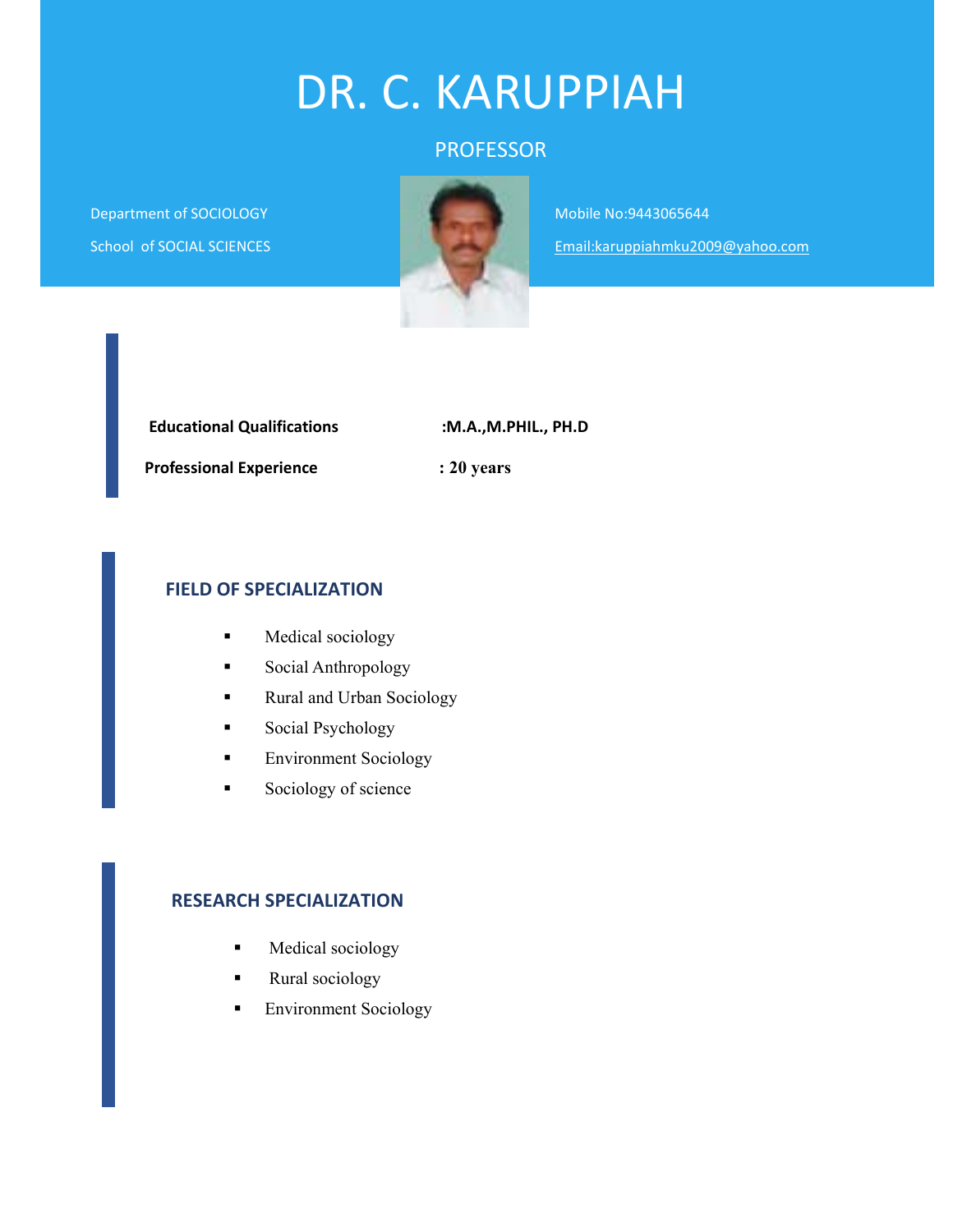**Research Supervision:**

| Program | <b>Completed</b> | Ongoing |
|---------|------------------|---------|
| Ph.D    | 14               |         |
| M.Phil  | 55               | -       |

#### **PROFESSIONAL EXPERIENCE**

| <b>No</b> | Institution     | <b>Position</b> | From   | To     | <b>Duration</b> |
|-----------|-----------------|-----------------|--------|--------|-----------------|
|           |                 |                 | (date) | (date) |                 |
|           | Madurai kamaraj | Professor       | 01.07. | Till   | 20 yars         |
|           | university      |                 | 1998   | date   |                 |
|           |                 |                 |        |        |                 |
|           |                 |                 |        |        |                 |
|           |                 |                 |        |        |                 |
|           |                 |                 |        |        |                 |
|           |                 |                 |        |        |                 |

# **RESEARCH COLLABORATION (BOTH NATIONAL & INTERNATIONAL)**

| Name of the         | <b>Institute</b> | <b>Collaboration</b> | <b>Collaboration Output</b>      |
|---------------------|------------------|----------------------|----------------------------------|
| <b>Collaborator</b> |                  | <b>Details</b>       | (Papers/Patents/Research/Online) |
|                     |                  |                      |                                  |
|                     |                  |                      |                                  |
|                     |                  |                      |                                  |
|                     |                  |                      |                                  |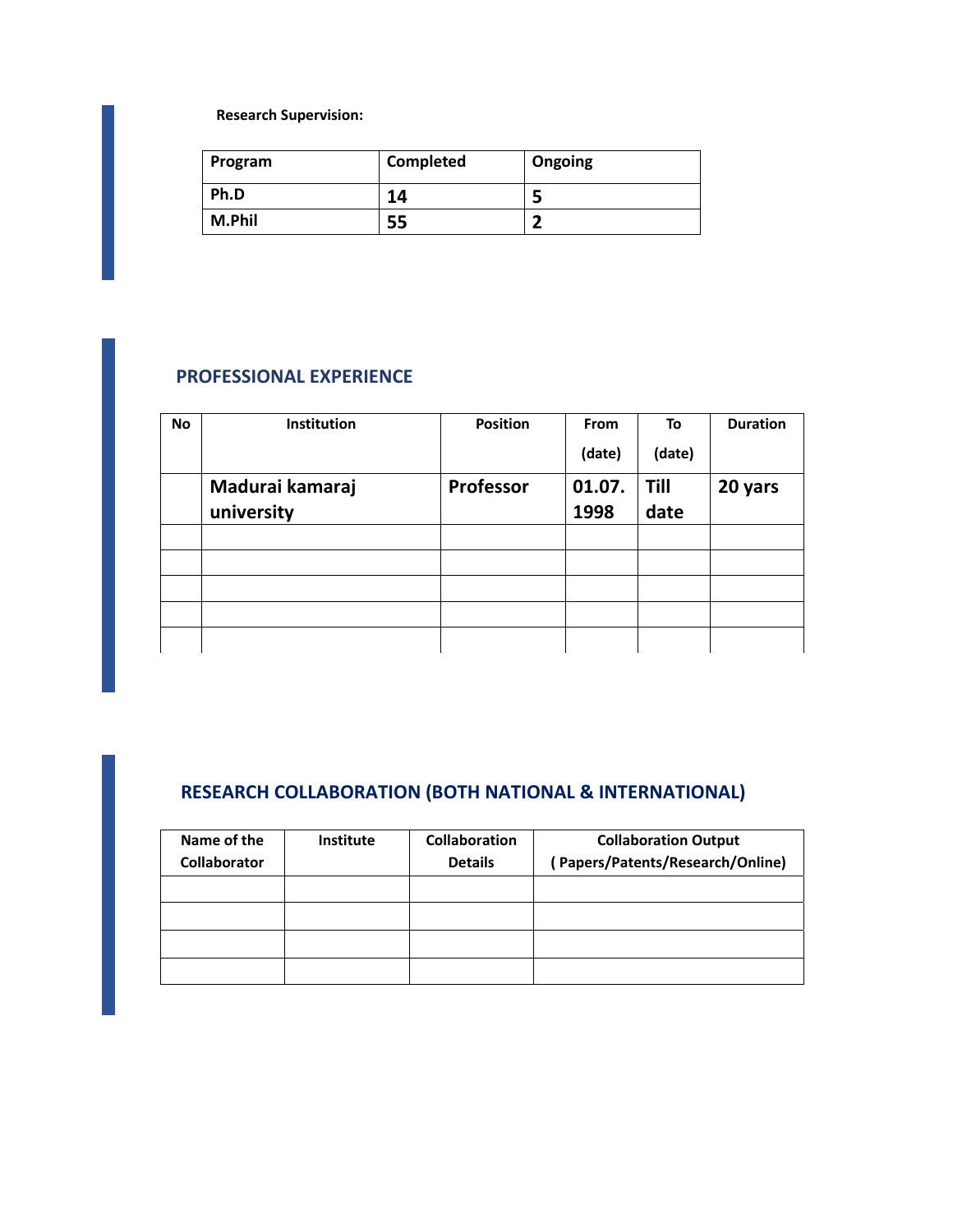## **COMPLETED RESEARCH PROJECT**

| <b>No</b> | <b>Title of the Project</b> | <b>Funding Agency</b> | <b>Total Grant</b> | Year |
|-----------|-----------------------------|-----------------------|--------------------|------|
|           |                             |                       |                    |      |
|           |                             |                       |                    |      |
|           |                             |                       |                    |      |
|           |                             |                       |                    |      |

## **ON‐GOING RESEARCH PROJECT**

| No | <b>Title of the Project</b> | <b>Funding Agency</b> | <b>Total Grant</b>       | Year |
|----|-----------------------------|-----------------------|--------------------------|------|
|    | -                           | $\blacksquare$        | $\overline{\phantom{0}}$ | -    |
|    |                             |                       |                          |      |
|    |                             |                       |                          |      |
|    |                             |                       |                          |      |

## **HONORS/AWARDS/RECOGNITIONS**

- $\blacksquare$
- $\mathbf{L} = \mathbf{L}$
- 
- .

#### **PUBLICATIONS**

- $\blacksquare$
- 
- $\blacksquare$
- $\blacksquare$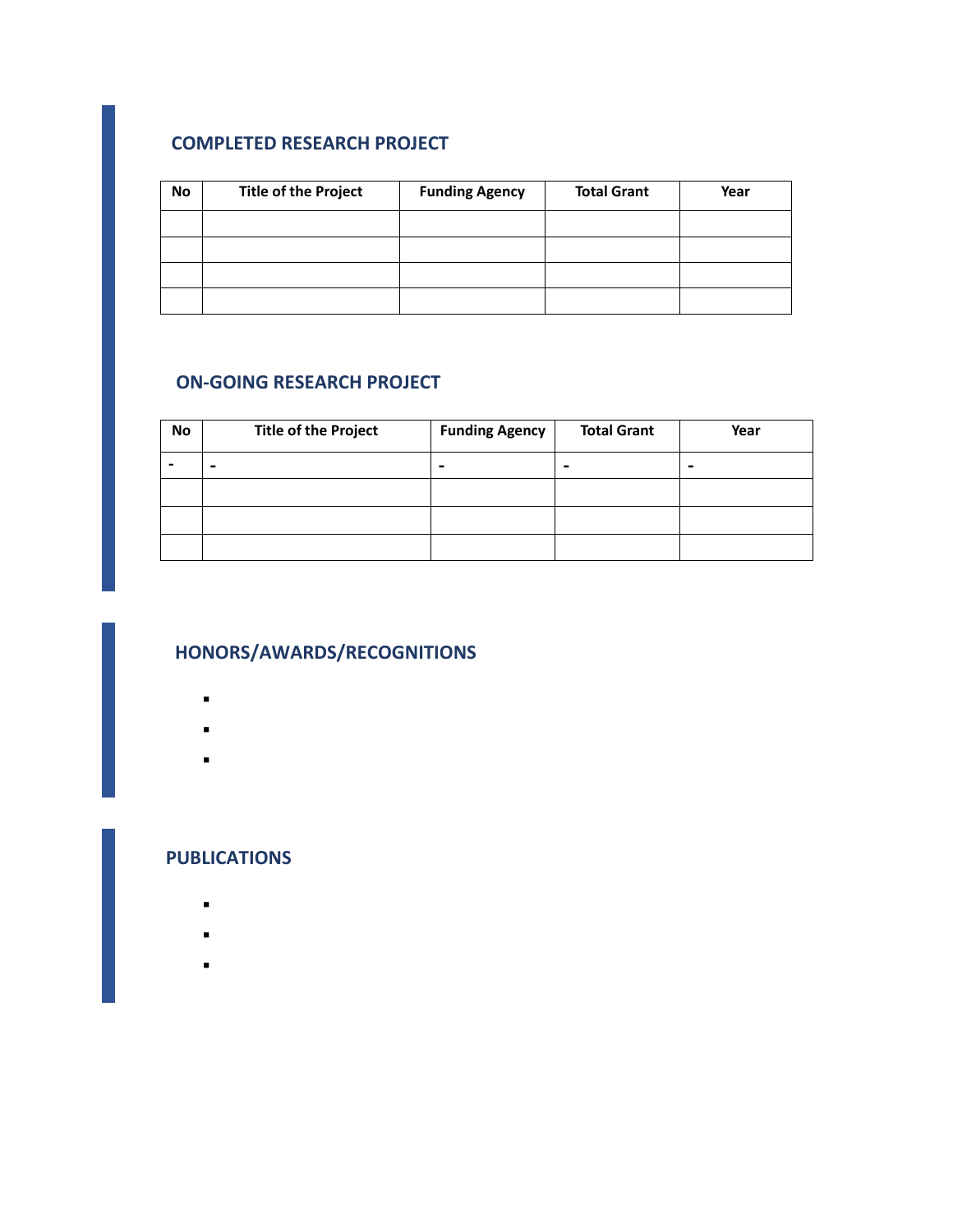# **PAPER PRESENTED IN CONFERENCE/SEMINAR/WORKSHOP**

| <b>Name of the Conference</b> | <b>Date</b>   | <b>Place</b> | <b>Title</b>                                           | Author(s)    |
|-------------------------------|---------------|--------------|--------------------------------------------------------|--------------|
| <b>National Seminar</b>       | 21.3.<br>2014 | <b>MKU</b>   | Paper presented<br>in the National<br>Seminar on sanga | <b>First</b> |
|                               |               |              | Ilakkiankalil                                          |              |
|                               |               |              | manithaneyam                                           |              |
|                               |               |              | Organized by                                           |              |
|                               |               |              | Department of                                          |              |
|                               |               |              | Religion                                               |              |
|                               |               |              | , Philosophy and                                       |              |
|                               |               |              | Humanist<br>Thought, Madurai                           |              |
|                               |               |              | Kamaraj                                                |              |
|                               |               |              | University,                                            |              |
|                               |               |              | Madurai,                                               |              |
| national seminar              | 21.01         | <b>MKU</b>   | Paper presented                                        | <b>First</b> |
|                               | 2015.         |              | in the<br>national                                     |              |
|                               |               |              | seminar<br>on                                          |              |
|                               |               |              | Women                                                  |              |
|                               |               |              | empowerment                                            |              |
|                               |               |              | and Globalization                                      |              |
|                               |               |              | organized<br>by<br>Women's studies                     |              |
|                               |               |              | centre<br><b>MKU</b>                                   |              |
|                               |               |              | Madurai                                                |              |
| national seminar              | 22            | <b>MKU</b>   | Paper presented                                        | <b>First</b> |
|                               | February      |              | in the national                                        |              |
|                               | 2017          |              | seminar on                                             |              |
|                               |               |              | Impact of religion                                     |              |
|                               |               |              | on health status                                       |              |
|                               |               |              | organized by                                           |              |
|                               |               |              | School of religion,                                    |              |
|                               |               |              | Philosophy and                                         |              |
|                               |               |              | humanist                                               |              |
|                               |               |              | Thought, MKU                                           |              |

# **CONFERENCE/WORKSHOP/SEMINAR/TRAINING ORGANIZED**

| <b>Type</b>     | <b>Name</b>                                                                                                       | Date(s) | <b>Place</b> | <b>Role Played</b> | <b>Funding</b><br>Agency |
|-----------------|-------------------------------------------------------------------------------------------------------------------|---------|--------------|--------------------|--------------------------|
| <b>National</b> | National level symposium on Wednesd<br>"health systems-voice of the ay, $31^{st}$<br>marginalised in the changing | March   | <b>MKU</b>   | Organiser          | <b>UGC</b>               |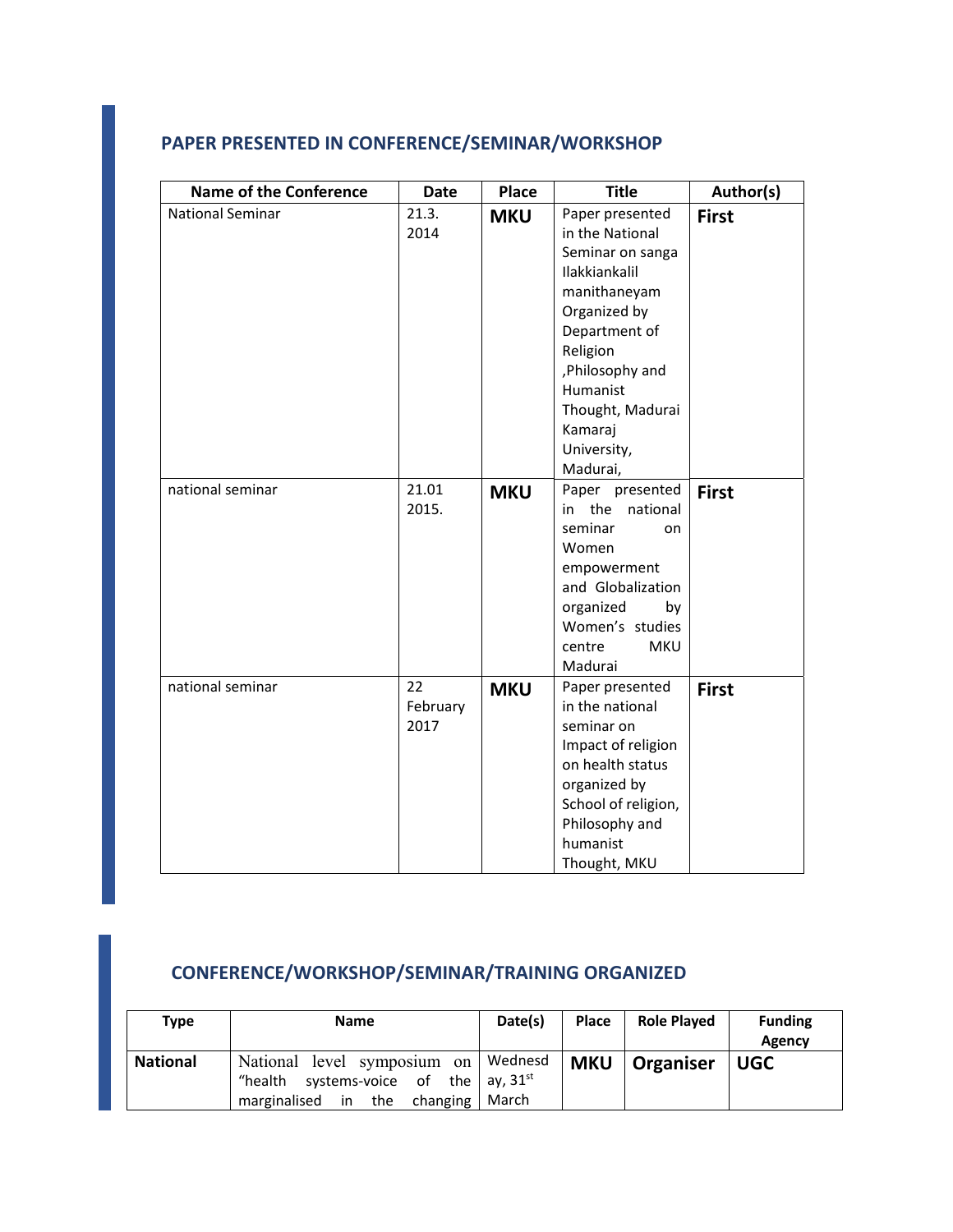|                 | globalized era" On Wednesday, 31st<br>2015<br>Organized<br>March<br>by<br>Department of sociology, MKU.                                                        | 2015                          |            |           |            |
|-----------------|----------------------------------------------------------------------------------------------------------------------------------------------------------------|-------------------------------|------------|-----------|------------|
| <b>National</b> | National seminar on The<br>health status of marginalised<br>groups in India: issues and<br>concerns                                                            | 6 <sup>th</sup> March<br>2015 | <b>MKU</b> | Organiser | <b>UGC</b> |
| <b>National</b> | National seminar on<br><b>The</b><br>health<br>socio-cultural<br>and<br>environment status of marginalized<br>group victims in India: issues and<br>challenges | March<br>27,2018              | <b>MKU</b> | Organiser | <b>UGC</b> |

## **BOOK PUBLISHED**

| Title of the Book /                | <b>Author</b> | <b>Publisher</b>  | Year | <b>ISBN Number</b>   |
|------------------------------------|---------------|-------------------|------|----------------------|
| Chapter                            |               |                   |      |                      |
| A Sociological approach on health  | <b>First</b>  | Aaivu             | 2014 | 978-81-923792-       |
| culture and promotion in           |               | chinthanaikal     |      | $8-9$                |
| <b>Contemporary Society</b>        |               |                   |      |                      |
| Health care beliefs and culture: A | <b>First</b>  | Aaivuk kovai      | 2014 | 978-81-923995-       |
| Sociological Approach              |               |                   |      | $5-3$                |
| Issues of environmental pollution  | <b>First</b>  | Aaivu             | 2013 | 978-81-923792-       |
| and public health                  |               | chinthanaikal     |      | $6 - 5$              |
| The health status of Marginalized  | <b>First</b>  | Balaji Publishers | 2015 | 978-81-910172-       |
| groups in India: Issues and        |               |                   |      | $2 - 9$              |
| concerns                           |               |                   |      |                      |
| Clean environment and human        | <b>First</b>  |                   | 2017 | $978 - 93 - 85977$ – |
| health                             |               |                   |      | $03-9$               |
| Environmental health and society   | <b>First</b>  |                   | 2017 | 978-93-80312-        |
| wellbeing                          |               |                   |      | $08-4$               |

# **MEMBERSHIP IN ACADEMIC BODIES**

- **Indian Sociological Society**
- **•** Principal
- Member Senate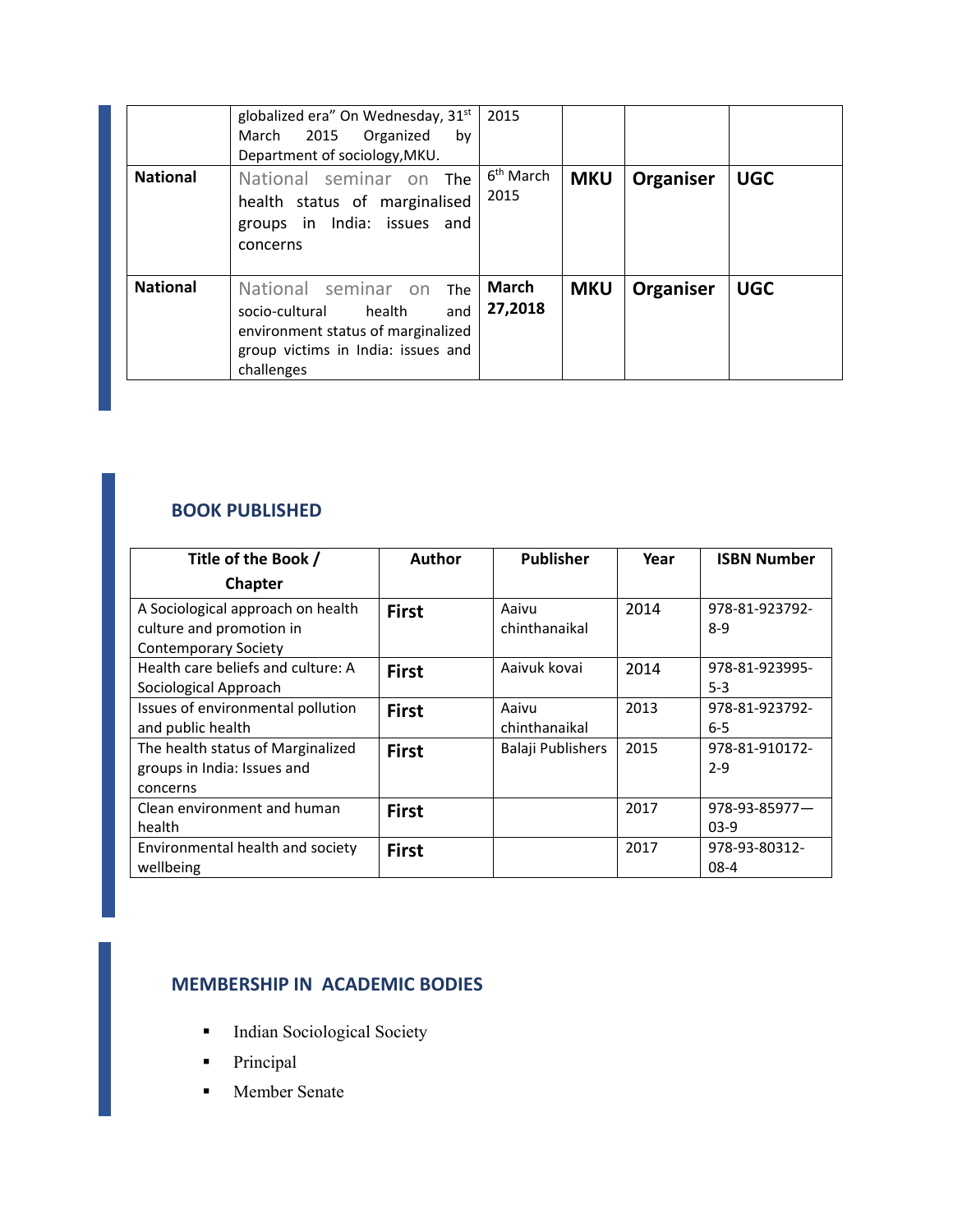- **Director**
- **Coordinator**
- Chairman

#### **MEMBERSHIP IN PROFESSIONAL BODIES**

- **-** Chairperson
- Chairman
- **Member**

#### **ADMINISTRATIVE EXPERIENCE**

| <b>Role Played</b>                                                                        | <b>Responsibilities</b>                           | Period (Month & Year) |
|-------------------------------------------------------------------------------------------|---------------------------------------------------|-----------------------|
| Principal Madurai<br>Kamaraj University<br>Constituent College,<br>Kottur, Theni District | Principal                                         | 3 years               |
| <b>Director</b>                                                                           | <b>MKU Hostel director</b>                        | One<br>academic year  |
| <b>Chief</b><br>superindentent of<br>examination                                          | <b>MKU Examination: Conducting</b><br>examination | 7 years               |
| <b>Member senate</b>                                                                      | <b>Member senate</b>                              | <b>Till date</b>      |
| <b>Member Academic</b><br>council                                                         | <b>Member Academic council</b>                    | Till date             |
| Chairman, Board<br>studies of sociology<br><b>MK University</b>                           | UG, PG, M. Phil                                   | <b>Till Date</b>      |